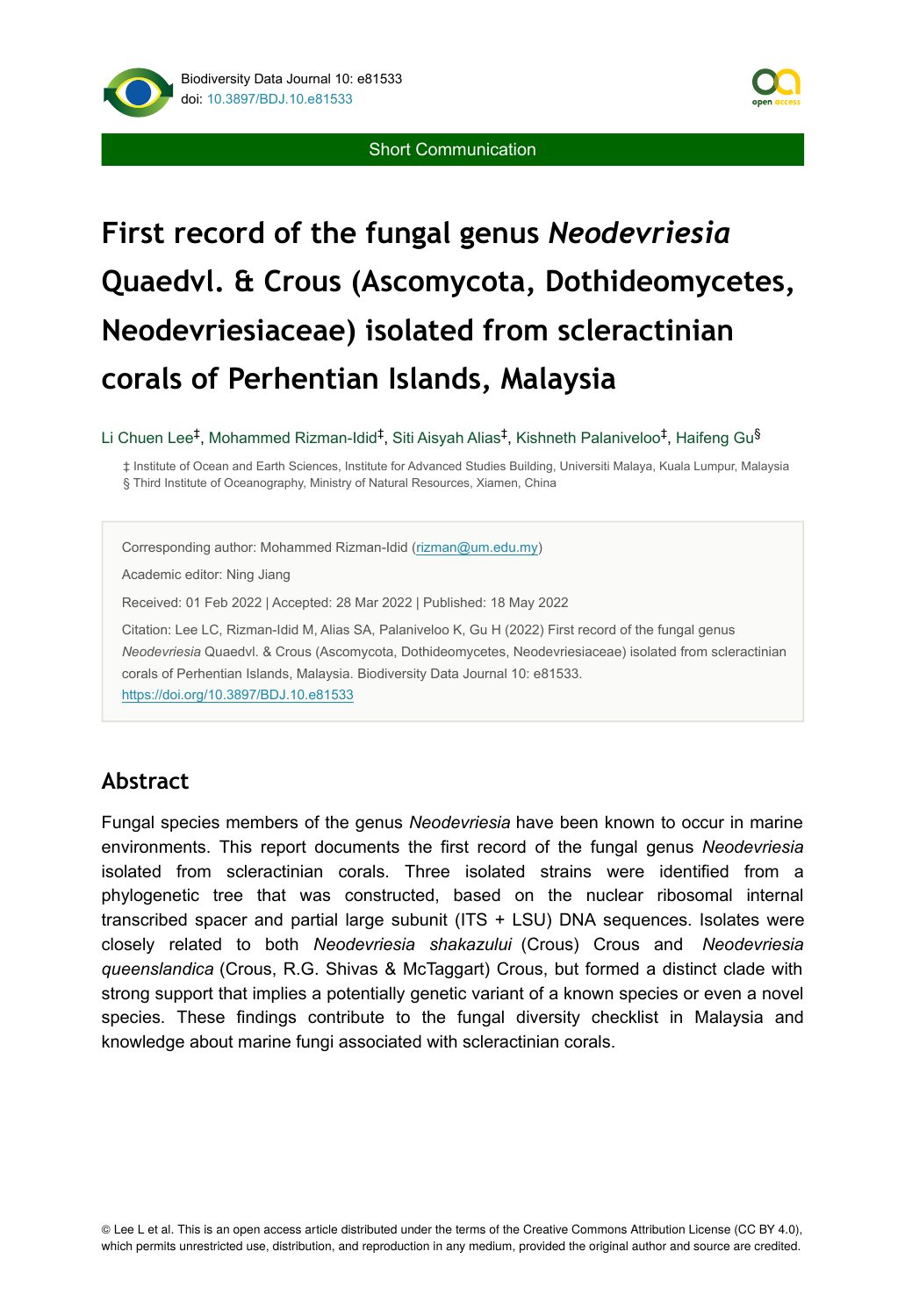#### **Keywords**

marine fungi, hard corals, Dothideomycetes, DNA sequences, Perhentian Islands

#### **Introduction**

The fungal genus *Neodevriesia* Quadvl. & Crous 2014 (family Neodevriesiaceae) was established, based on the type *Neodevriesia hilliana* (Crous & U. Braun) Quaedvl. & Crous to accommodate *Devriesia*-like species within the clade *Devriesia* sensu lato (s. lat.) [\(Crous et al. 2009,](#page-7-0) [Frank et al. 2010](#page-8-0), [Quaedvlieg et al. 2014\)](#page-9-0). *Neodevriesia* is described having morphological characters of medium brown and unbranched conidiophores, thickwalled, medium brown, rarely septate conidia, short and mostly unbranched conidial chains and the absence of chlamydospores ([Quaedvlieg et al. 2014\)](#page-9-0).

More than 20 species from the genus *Neodevriesia* have been described from a broad range of habitats across wide geographic regions. For example, the extremophilic fungi *Neodevriesia bulbillosa* Egidi & Zucconi was isolated from limestone in the Malloracan mountain range [\(Ruibal et al. 2005](#page-10-0)). The mycoparasitic *Neodevriesia coryneliae* Crous & A.R. Wood was found growing on the ascomata of *Corynelia uberata* Fr., which is a common pathogenic fungi of *Podocarpus* spp., known commercially as podo or East African yellow-wood [\(Crous et al. 2014\)](#page-7-1). Despite being first and primarily described as a terrestrial species, subsequent discoveries have since expanded the distribution of *Neodevriesia* to include the marine environment. [Wang et al. \(2018\)](#page-10-1) have isolated and described several fungal species from marine algae in China; *Neodevriesia cladophorae* M.M. Wang & W. Li from *Cladophora* sp. (Chlorophyta) and *Ahnfeltiopsis* sp. (Rhodophyta); and *Neodevriesia grateloupiae* M.M. Wang & W. Li from *Grateloupia* sp. (Rhodophyta) and *Blidingia* sp. (Chlorophyta). *Neodevriesia aestuarina* M. Gonçalves & A. Alves was isolated from an estuary in Ria de Aveiro, Portugal [\(Crous et al. 2020](#page-8-1)). In an effort to examine marine fungi, we investigated fungi associated with scleractinian corals across coral reefs surrounding the Perhentian Islands, Malaysia. Herein, we report the first record of the fungal genus *Neodevriesia* isolated from several scleractinian corals of Malaysia, based on preliminary identification of their morphology and DNA sequences.

# **Materials and Methods**

Samples of scleractinian coral colonies comprising *Acropora* sp., *Porites* sp., *Tubastraea* sp. were collected on 14 May 2017, from the coral reefs of Perhentian Islands, located at the east coast of Terengganu, Peninsular Malaysia. Sampling sites were Rawa Island (5°57'38.28"N, 102°40'54.59"E), D'Lagoon of Perhentian Besar ( 5°55'56.34"N, 102°43'23.21"E) and Terumbu Tiga of Perhentian Kecil (5°54'2.76"N, 102°46'25.69"E) (Fig. [1](#page-2-0)). Scleractinian coral samples were collected by SCUBA diving and initially identified underwater using the Coral Finder Guidebook 3.0 ([Kelley and Pears 2016\)](#page-9-1). The scleractinian corals were photographed underwater using an Olympus TG-5 digital camera for subsequent identification, based on Coral of the World (Vol. 1-3) ([Veron and Stafford-](#page-10-2)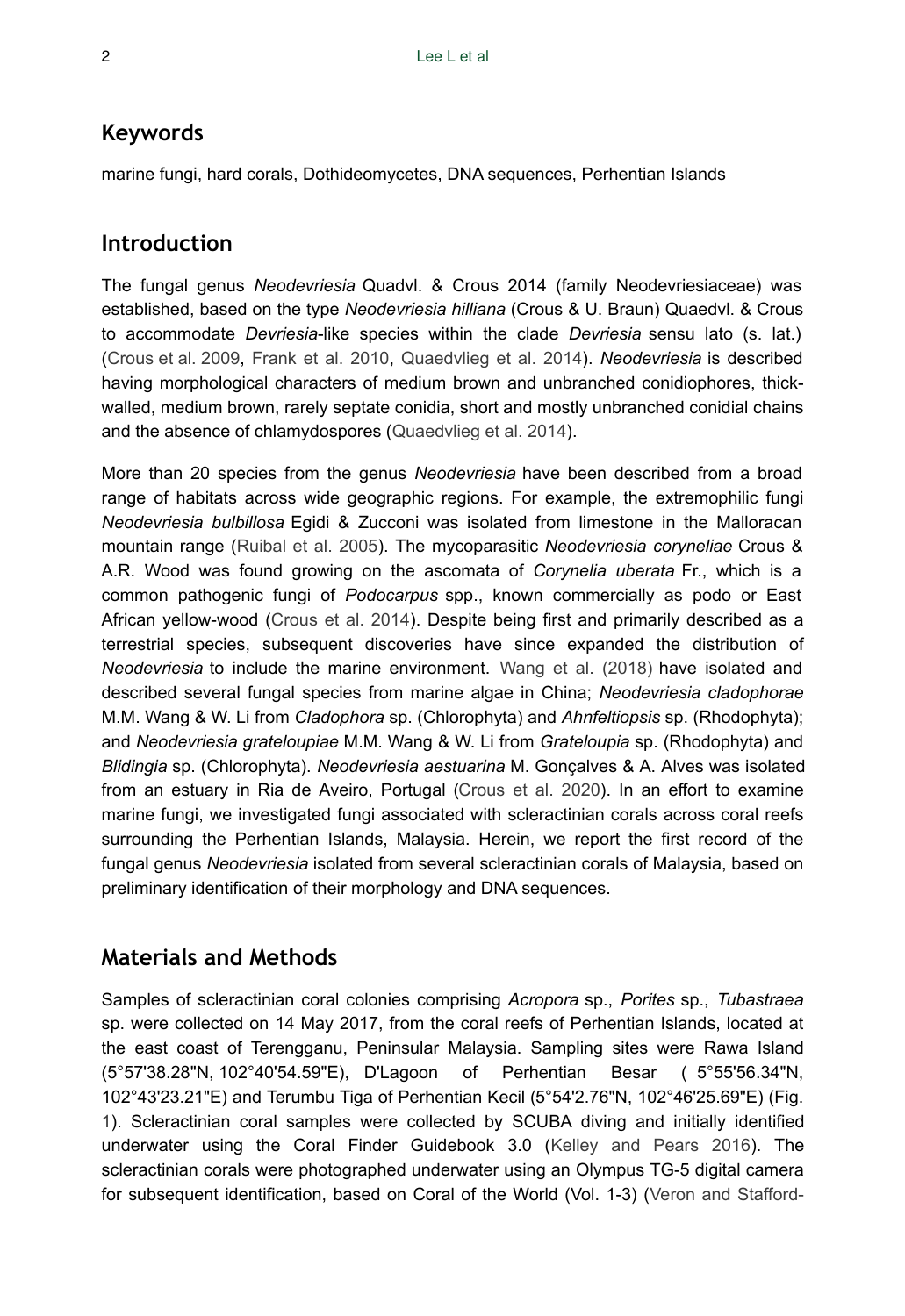[Smith 2000](#page-10-2)). Scleractinian coral fragments  $(4 \sim 6 \text{ cm})$  were cut and placed into separately labelled plastic bags with seawater. Once out of the water, coral samples were divided into two sets of labelled 50 ml Falcon tubes; one set containing absolute ethanol for preservation and the other set in natural seawater for isolation of coral-associated fungi. The coral samples were kept cold on ice until transported back to the laboratory and stored in  $8^{\circ}$ C.

<span id="page-2-0"></span>

*Acropora* sp., B) *Porites* sp. and C) *Tubastraea* sp., were obtained by SCUBA diving.

Isolation of coral-associated fungi was conducted following modifed methods of [Li et al.](#page-9-2) [\(2014\)](#page-9-2). Coral fragments were dipped in 90% ethanol for 3 mins for surface sterilisation and rinsed with sterilised artificial seawater. The coral fragments were ground and mixed with sterilised artificial seawater. The slurry was transferred into a Falcon tube and vortexed for 5 minutes. Ten-fold serial dilutions (n = 3) were made from the slurry. One hundred μl of each dilution was spread on to Petri dishes containing Corn Meal Agar (CMA) prepared with 70% seawater containing Streptomycin ( $n = 3$ ). The plates were incubated at 26<sup>o</sup>C for 5 days until the manifestation of mycelium. The fungal strains were then isolated and subcultured on Czapek-Dox Agar (CDA). CDA was used for its sodium nitrate as the sole source of nitrogen that promotes growth. The pure fungal isolates were kept at  $8^{\circ}$ C for long-term storage.

Pure fungal isolates were identified, based on the morphology of the spores and hyphae. Pure isolates were cultured under continuous normal light on CDA for three weeks at 26°C. Mycelial plugs (5 mm diameter) were cut from colony margins and placed in 9-cm-diameter Petri dishes (n = 3). CDA plugs (1 cm  $\times$  1 cm) were placed in clean Petri dishes, each agar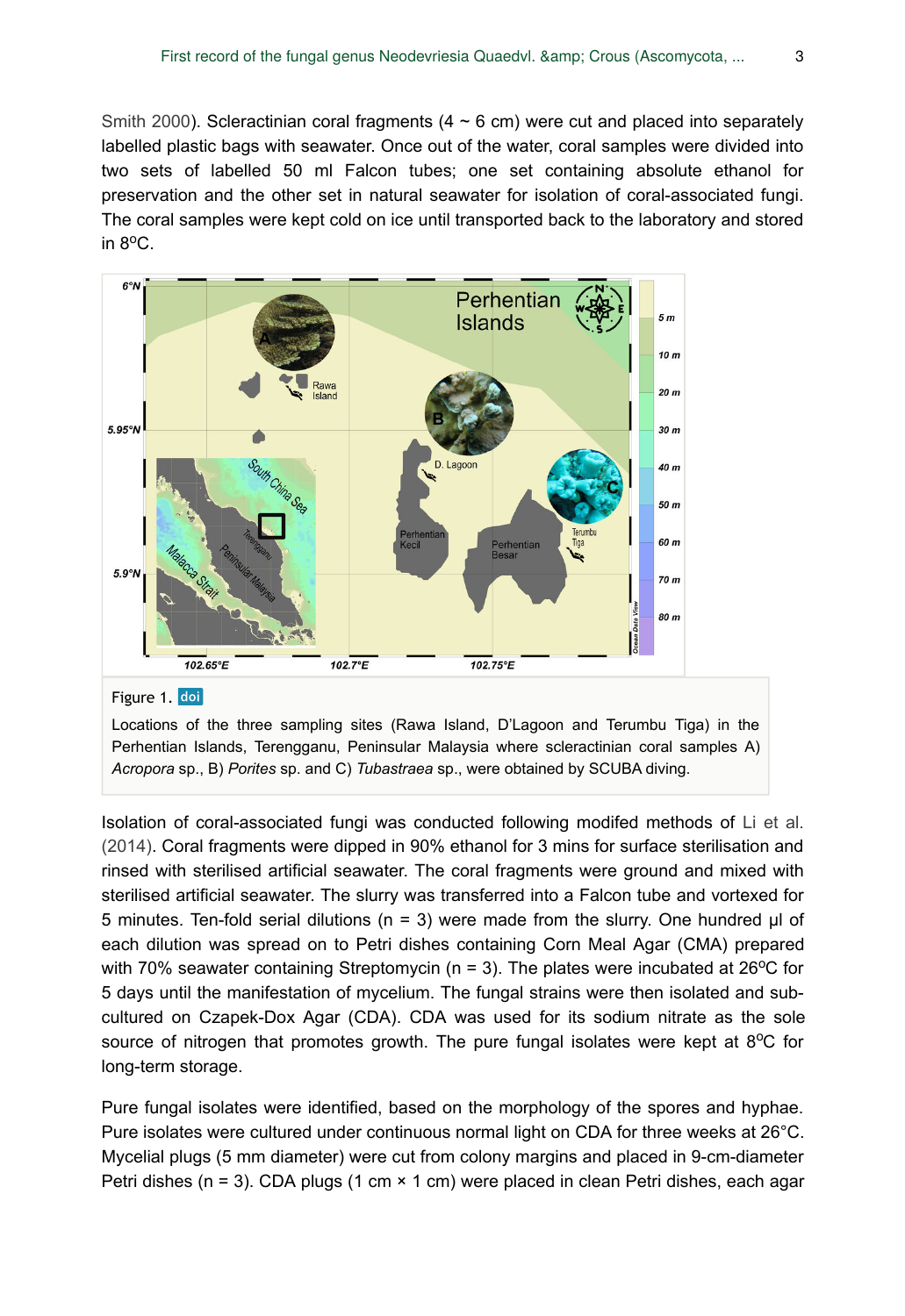plug was embedded with conidia and a coverslip was placed over each plug according to [Riddell \(1950\)](#page-9-3). After 7 days, the micrographs were taken under a Nikon Eclipse Light microscope.

Genomic DNA were isolated from strains that were incubated at 26°C in Potato Dextrose Broth (PDB) for 7 days. Mycelia were harvested by filtering the broth and genomic DNA was extracted using BioTeke Plant DNA purification kit (BioTeke, China) following the manufacturer's protocol. Two loci were amplified; the nuclear ribosomal internal transcribed spacer (ITS) using the primer pair ITS 5 (forward): 5'-GGA AGT AAA AGT CGT AAC AAG G-3') and ITS 4 (reverse): 5'-TCC TCC GCT TAT TGA TAT GC-3' [\(White et al. 1990\)](#page-10-3); and the partial large 28S gene (LSU) including the D1-D2 domains using primer pairs NL1 (forward): 5'-GCA TATCAA TAA GCG GAG GAA AAG-3' with NL4 (reverse): 5'-GGT CCG TGT TTC AAG ACGG-3' [\(O'Donnell 1993](#page-9-4)). PCR amplification was performed in 20 μl total volume with a final concentration of 1 X Reaction Buffer (GeNet Bio) (2 mM Tris-HCl, pH 9.0, 2 mM  $MgCl<sub>2</sub>$ ), 0.25 mM dNTPs mixture, 2.5 U Taq DNA Polymerase (GeNet Bio), 0.1 mM of each primer and 10 ng of gDNA template. PCR thermal cycling was performed using Applied Biosystems™ SimpliAmp™ Thermal Cycler following these profile conditions; ITS : 95°C for 5 mins, followed by 30 cycles of 95°C for 1 min, 55°C for 1 min, 72°C for 1.5 mins with a final extension step of 72°C for 10 mins ([Kwiatkowski et al. 2012\)](#page-9-5); LSU: 94°C for 2 mins, followed by 30 cycles of 94°C for 15 secs, 55°C for 30 secs, 68°C for 2 mins with a final extension step of  $68^{\circ}$ C for 5 mins ([Kwiatkowski et al. 2012\)](#page-9-5). Amplicons were sequenced by First Base Sequencing Services (Malaysia) using BigDye® Terminator v.3.1 cycle (Applied Biosystem, USA).

DNA sequence reads and chromatograms of the fungal isolates were inspected using Sequence Scanner v.1.0 (Applied Biosystem), edited using BioEdit ver. 7.2 [\(Hall 1999\)](#page-8-2) and aligned with Clustal-X 2.0 ([Thompson et al. 1994](#page-10-4), [Larkin et al. 2007\)](#page-9-6) to assemble the contiguous sequence for each fungal isolate. BLASTn [\(Altschul et al. 1990\)](#page-6-0) was used to search for both homologous ITS and LSU sequences in GenBank. Fifty-nine reference sequences [\(Crous et al. 2018](#page-7-2)) (Suppl. material [1\)](#page-10-5) were obtained from GenBank for phylogenetic analysis. Multiple sequence alignment was conducted with Multiple Alignment using Fast Fourier Transform (MAFFT) [\(Katoh et al. 2017](#page-9-7)) with L-INS-i algorithms and default parameters. The aligned sequences were trimmed and analysed for their genetic distances using Molecular Evolutionary Genetic Analysis (MEGA X) [\(Kumar et al. 2018\)](#page-9-8). Maximum Likelihood (ML) and Bayesian Inference (BI) were used for phylogenetic inferences using RAxML-NG [\(Kozlov et al. 2019](#page-9-9)) and MrBayes v.3.2.7 [\(Ronquist et al.](#page-9-10) [2012](#page-9-10)), respectively, on an online platform Cyberinfrastructure for Phylogenetic Research (CIPRES) Science Gateway V. 3.3 ([Miller et al. 2010\)](#page-9-11). The datasets of ITS and LSU were concatenated (ITS + LSU) for the multi-locus phylogenetic analyses using SequenceMatrix [\(Vaidya et al. 2011](#page-10-6)).

The best nucleotide substitution model for the concatenated sequences was GTR+I+G4 according to the Akaike Information Criterion (AIC) from the Modeltest-NG [\(Darriba et al.](#page-8-3) [2019](#page-8-3)) and were subsequently incorporated into ML and BI analysis. ML was conducted using 1,000 bootstrap replicates with bootstrap values (BS) calculated. For the BI analysis, Markov Chain Monte Carlo (MCMC) was used to estimate the posterior probability (PP)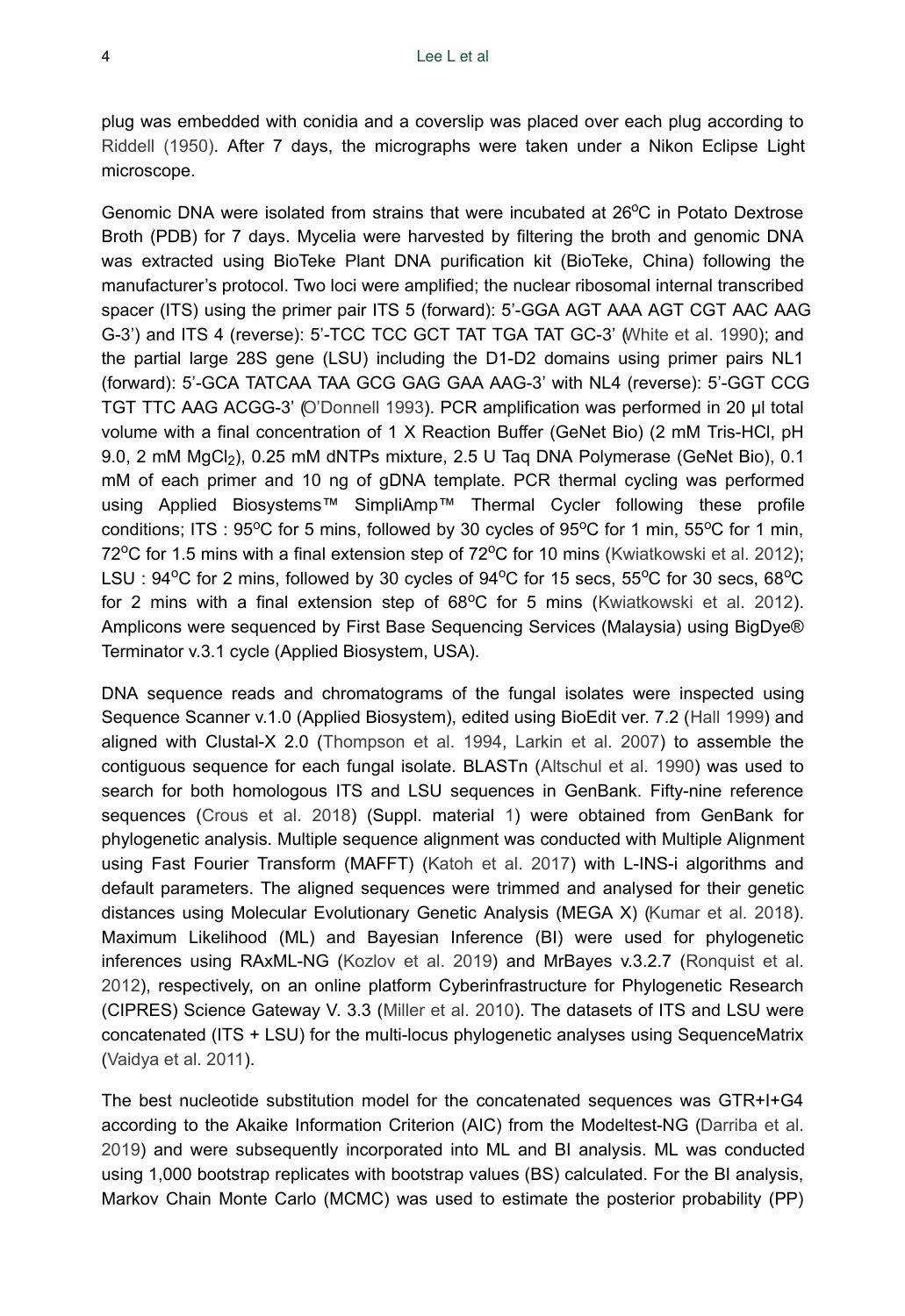distribution. Iterations were performed at 10,000,000 generations per run, sampling frequency of 1,000 and PP was estimated with 25% burn-in and bootstrap support was calculated, based on 1,000 iterations.

#### **Results and Discussion**

Three fungal strains, PERF0613 (from *Acropora* sp.), PERF1511 (from *Porites* sp.) and PERF1811 (from *Tubastraea* sp.) were isolated and morphologically identified as *Neodevriesia* spp. These colonies were erumpent, spreading, with moderate aerial mycelium and smooth, lobate margin, reaching 16 mm diameter after 1 week at 26°C. Mycelium was pale olivaceous-grey in the centre, iron-grey in the outer region and irongrey in the reverse. Mycelium consisted of brown, smooth, branched, septate,  $\sim 1.5$  µm diameter hyphae. Conidiophores were erected, mononematous, subcylindrical, unbranched. Conidia in simple chains, hyaline, smooth, subcylindrical to narrowly fusoid, tapering at ends to truncate hila, 0.5–1 μm diameter (Fig. [2\)](#page-4-0).

<span id="page-4-0"></span>



Light micrographs of colonies and fungal morphologies of *Neodevriesia* strain PERF1811. **A** Fungal colonies appearance cultured in CDA; **B** Septate hyphae (arrowed); **C** Conidiophore (arrowed) with conidia at the tip; **D** Conidia in a simple chain (arrowed).

The phylogenetic tree analysis of  $ITS + LSU$  (1397 bp) confirmed that the strains PERF0613, PERF1511 and PERF1811 belong to the genus *Neodevriesia*. The strains were closely related to *Neodevriesia shakazului* and *Neodevriesia queenslandica* (PP = 1.00, BS = 100) (Fig. [3](#page-5-0)). Although the marine fungal strains formed a sister group to *N. shakazului*, they formed a distinct clade (PP = 1.00, BS = 100) with a long branch length (2.83% sequence divergence) (Suppl. material [2](#page-11-0))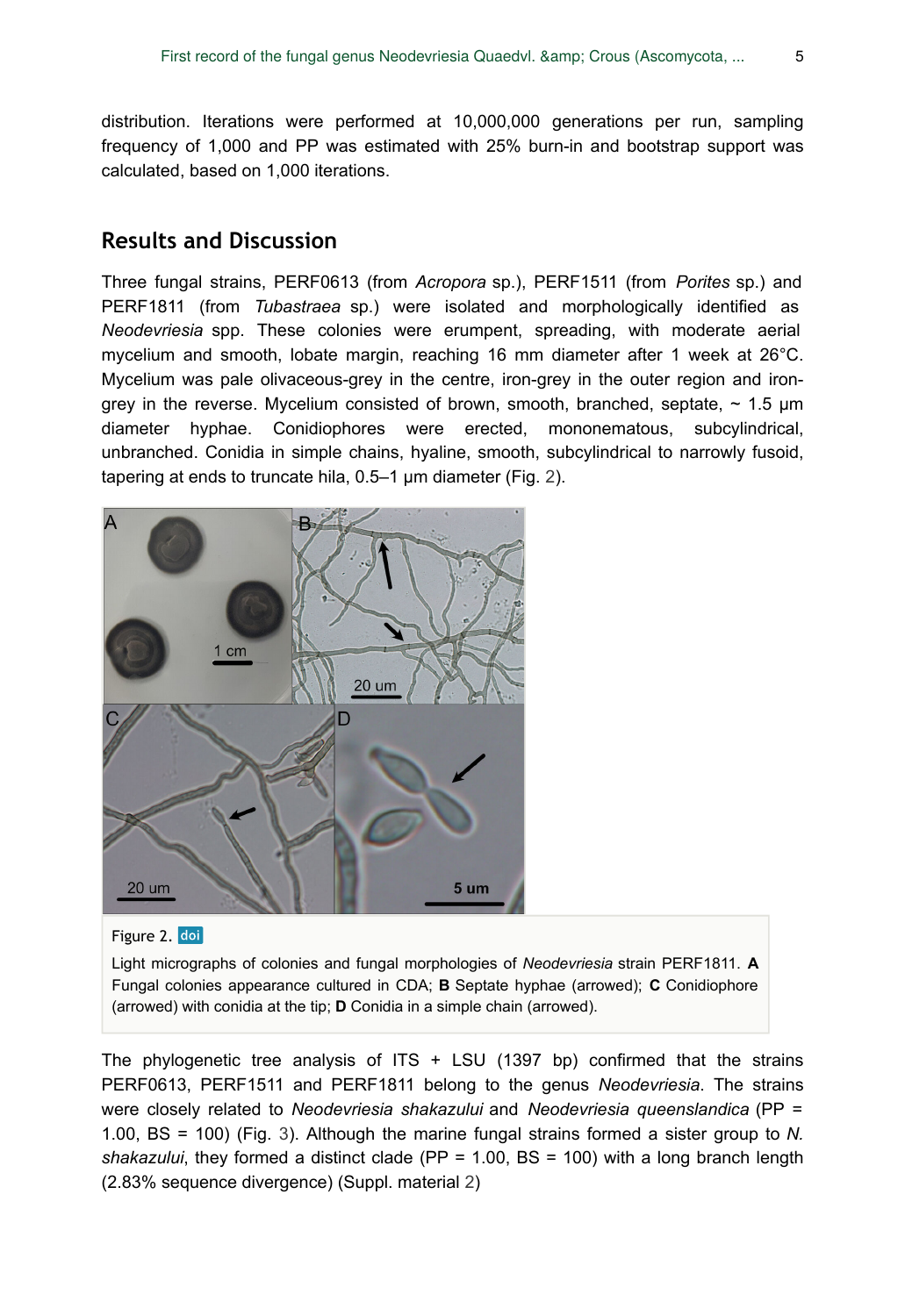<span id="page-5-0"></span>

#### Figure 3. doi

Consensus tree (BI, ML) based on BI topology of *Neodevriesia* with closely related genera using concatenated ITS and LSU sequences. Only clades with PP > 0.50 and BS > 50% are indicated at the nodes. 'Triangle' at the node indicated support of 1.00/100. Tree was rooted with *Rachlcladosporium* spp. from the family Cladosporiaceae. Families are indicated with coloured blocks to the right of the tree. Isolation code numbers are indicated behind the species names. '\*' indicated the TYPE and Ex-TYPE specimens. Fungal strains from this study are indicated in orange.

Such phylogenetic affinity of the marine fungal strains were unexpected, since *N. shakazului* ([Crous et al. 2011](#page-7-3)) and *N. queenslandica* ([Crous et al. 2012](#page-7-4)) are terrestrial species which was first isolated and described from plants *Aloe* sp. and *Scaevola taccada*, respectively. In terms of morphology, they are indistinguishable from the strains in the present study. However, the molecular data seem to suggest they may potentially be a novel species. These *Neodevriesia* strains are the first to be isolated from the marine environment, particularly from scleractinian corals.

Despite the fungi having been long-deemed as parasitic, studies have shown that fungi are integral members of the microbiome, which allow for hard corals to thrive in oligotrophic water [\(Amend et al. 2011,](#page-7-5) [Bourne et al. 2016](#page-7-6), [Wegley et al. 2007](#page-10-7)). Although information is still scarce and evidence to implicate the functional role of *Neodevriesia* in coral microbiome remains inconclusive, a more general functional role of nitrogen cycling has been proposed to justify the presence of fungi in hard corals ([Rädecker et al. 2015\)](#page-9-12). Fungal functional genes involved in nitrogen cycling were detected in various metagenomic studies on corals ([Wegley et al. 2007,](#page-10-7) [Kimes et al. 2010](#page-9-13), [Zhang et al. 2015](#page-10-8), [Zhang et al.](#page-10-9) [2021](#page-10-9))

Although the three strains are genetically distinct from the other two known species (i.e. *Neodevriesia shakazului* and *Neodevriesia queenslandica*), it is still premature to formally describe them as a new species due to the insufficient number of fruiting bodies obtained. Hence, what we are reporting here is preliminary and, thus, requires future work that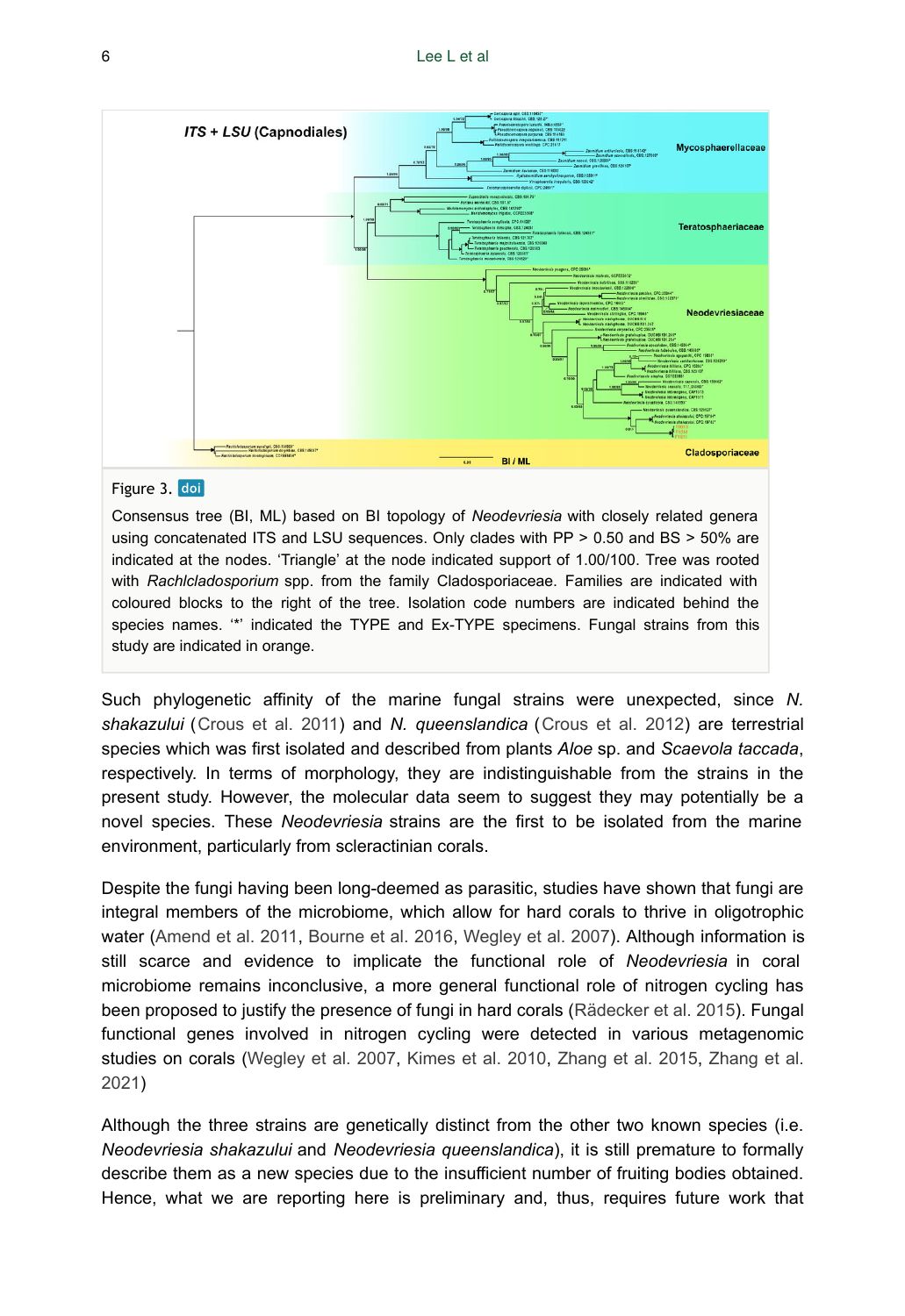includes some measurements of additional morphological characters for the full description. Additional genetic markers, such as RNA polymerase II gene (RPB2), actin (Act) and calmodulin (Cal), will also be used to further confirm them as a novel species. It is also worthwhile to further investigate and gain insights into the ecological roles of this group of fungi in the marine environment. Nevertheless, there is no doubt that this report documents the first record of genera *Neodevriesia* found from scleractinian corals. These findings will contribute to the fungal diversity checklist of Malaysia ([Lee et al. 2012](#page-9-14)).

# **Acknowledgements**

We thank the Institute of Ocean and Earth Sciences (IOES), Universiti Malaya, Malaysia for providing the laboratory and equipment for the duration of this project. We thank the Third Institute of Oceanography (TIO), China for providing assistance during field sampling. We also thank Li Keat Lee and Zhen Fei Lim from Bachok Marine Research Station, Kelantan, Malaysia for underwater sampling assistance. This study was supported by grants from: (i) RP018A-16SUS funded by Universiti Malaya, (ii) BK008-2018 funded by Universiti Malaya and (iii) IF030B-2017 funded by Third Institute of Oceanography (TIO), State Oceanic Administration (SOA), China.

# **Funding program**

(i) RP018A-16SUS funded by Universiti Malaya, (ii) BK008-2018 by Universiti Malaya and (iii) IF030B-2017 funded by TIO, SOA, China.

# **Author contributions**

Li Chuen Lee (LCL), Mohammed Rizman-Idid (MRI) and Haifeng Gu (HFG) collected the corals. LCL analysed the data and wrote the manuscript. LCL, MRI and Siti Aisyah Alias (SAS) designed the methodology. LCL isolated the fungi and their DNA. SAS verified the morphology of the fungi. LCL, MRI, SAS, HFG and Kishneth Palaniveloo (KP) conceived and coordinated the study. All authors contributed critically to the drafts and gave final approval for publication.

# **Conflicts of interest**

The authors declare that they have no conflict of interest.

# **References**

<span id="page-6-0"></span>• Altschul S, Gish W, Miller W, Myers E, Lipman D (1990) Basic local alignment search tool. Journal of Molecular Biology 215 (3): 403‑410. [https://doi.org/10.1016/](https://doi.org/10.1016/s0022-2836(05)80360-2) [s0022-2836\(05\)80360-2](https://doi.org/10.1016/s0022-2836(05)80360-2)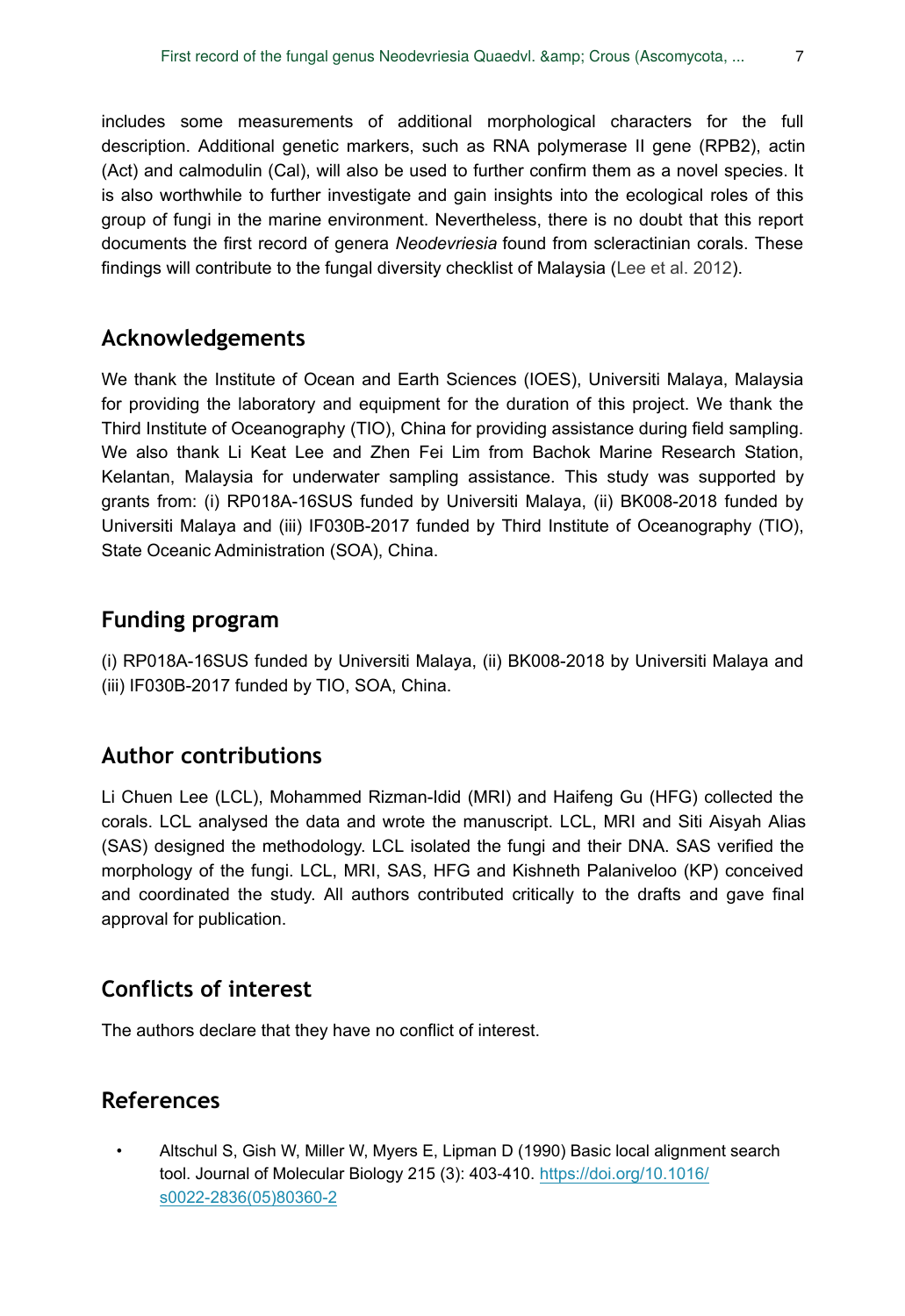- <span id="page-7-5"></span>• Amend AS, Barshis DJ, Oliver TA (2011) Coral-associated marine fungi form novel lineages and heterogeneous assemblages. The ISME Journal 6 (7): 1291-1301. [https://](https://doi.org/10.1038/ismej.2011.193) [doi.org/10.1038/ismej.2011.193](https://doi.org/10.1038/ismej.2011.193)
- <span id="page-7-6"></span>• Bourne D, Morrow K, Webster N (2016) Insights into the coral microbiome: Underpinning the health and resilience of reef ecosystems. Annual Review of Microbiology 70 (1): 317‑340. <https://doi.org/10.1146/annurev-micro-102215-095440>
- <span id="page-7-0"></span>• Crous PW, Schoch CL, Hyde KD, Wood AR, Gueidan C, de Hoog GS, Groenewald JZ (2009) Phylogenetic lineages in the Capnodiales. Studies in Mycology 64: 17‑47. <https://doi.org/10.3114/sim.2009.64.02>
- <span id="page-7-3"></span>• Crous PW, Groenewald JZ, Shivas RG, Edwards J, Seifert KA, Alfenas AC, Alfenas RF, Burgess TI, Carnegie AJ, Hardy GE, Hiscock N, Hüberli D, Jung T, Louis-Seize G, Okada G, Pereira OL, Stukely MJ, Wang W, White GP, Young AJ, McTaggart AR, Pascoe IG, Porter IJ, Quaedvlieg W (2011) Fungal Planet description sheets: 69–91. Persoonia - Molecular Phylogeny and Evolution of Fungi 26 (1): 108-156. [https://doi.org/](https://doi.org/10.3767/003158511x581723) [10.3767/003158511x581723](https://doi.org/10.3767/003158511x581723)
- <span id="page-7-4"></span>• Crous PW, Shivas RG, Wingfield MJ, Summerell BA, Rossman AY, Alves JL, Adams GC, Barreto RW, Bell A, Coutinho ML, Flory SL, Gates G, Grice KR, Hardy GE, Kleczewski NM, Lombard L, Longa CM, Louis-Seize G, Macedo F, Mahoney DP, Maresi G, Martin-Sanchez PM, Marvanová L, Minnis AM, Morgado LN, Noordeloos ME, Phillips AJ, Quaedvlieg W, Ryan PG, Saiz-Jimenez C, Seifert KA, Swart WJ, Tan YP, Tanney JB, Thu PQ, Videira SI, Walker DM, Groenewald JZ (2012) Fungal Planet description sheets: 128–153. Persoonia - Molecular Phylogeny and Evolution of Fungi 29 (1): 146‑201. <https://doi.org/10.3767/003158512x661589>
- <span id="page-7-1"></span>• Crous PW, Shivas RG, Quaedvlieg W, van der Bank M, Zhang Y, Summerell BA, Guarro J, Wingfield MJ, Wood AR, Alfenas AC, Braun U, Cano-Lira JF, García D, Marin-Felix Y, Alvarado P, Andrade JP, Armengol J, Assefa A, den Breeÿen A, Camele I, Cheewangkoon R, De Souza JT, Duong TA, Esteve-Raventós F, Fournier J, Frisullo S, García-Jiménez J, Gardiennet A, Gené J, Hernández-Restrepo M, Hirooka Y, Hospenthal DR, King A, Lechat C, Lombard L, Mang SM, Marbach PA, Marincowitz S, Marin-Felix Y, Montaño-Mata NJ, Moreno G, Perez CA, Pérez Sierra AM, Robertson JL, Roux J, Rubio E, Schumacher RK, Stchigel AM, Sutton DA, Tan YP, Thompson EH, Vanderlinde E, Walker AK, Walker DM, Wickes BL, Wong PT, Groenewald JZ (2014) Fungal Planet description sheets: 214–280. Persoonia - Molecular Phylogeny and Evolution of Fungi 32 (1): 184‑306.<https://doi.org/10.3767/003158514x682395>
- <span id="page-7-2"></span>• Crous PW, Luangsa-ard JJ, Wingfield MJ, Carnegie AJ, Hernández-Restrepo M, Lombard L, Roux J, Barreto RW, Baseia IG, Cano-Lira JF, Martín MP, Morozova OV, Stchigel AM, Summerell BA, Brandrud TE, Dima B, García D, Giraldo A, Guarro J, Gusmão LF, Khamsuntorn P, Noordeloos ME, Nuankaew S, Pinruan U, Rodríguez-Andrade E, Souza-Motta CM, Thangavel R, van Iperen AL, Abreu VP, Accioly T, Alves JL, Andrade JP, Bahram M, Baral H-O, Barbier E, Barnes CW, Bendiksen E, Bernard E, Bezerra JD, Bezerra JL, Bizio E, Blair JE, Bulyonkova TM, Cabral TS, Caiafa MV, Cantillo T, Colmán AA, Conceição LB, Cruz S, Cunha AO, Darveaux BA, da Silva AL, da Silva GA, da Silva GM, da Silva RM, de Oliveira RJ, Oliveira RL, De Souza JT, Dueñas M, Evans HC, Epifani F, Felipe MT, Fernández-López J, Ferreira BW, Figueiredo CN, Filippova NV, Flores JA, Gené J, Ghorbani G, Gibertoni TB, Glushakova AM, Healy R, Huhndorf SM, Iturrieta-González I, Javan-Nikkhah M, Juciano RF, Jurjević Ž, Kachalkin AV, Keochanpheng K, Krisai-Greilhuber I, Li Y-C, Lima AA, Machado AR, Madrid H,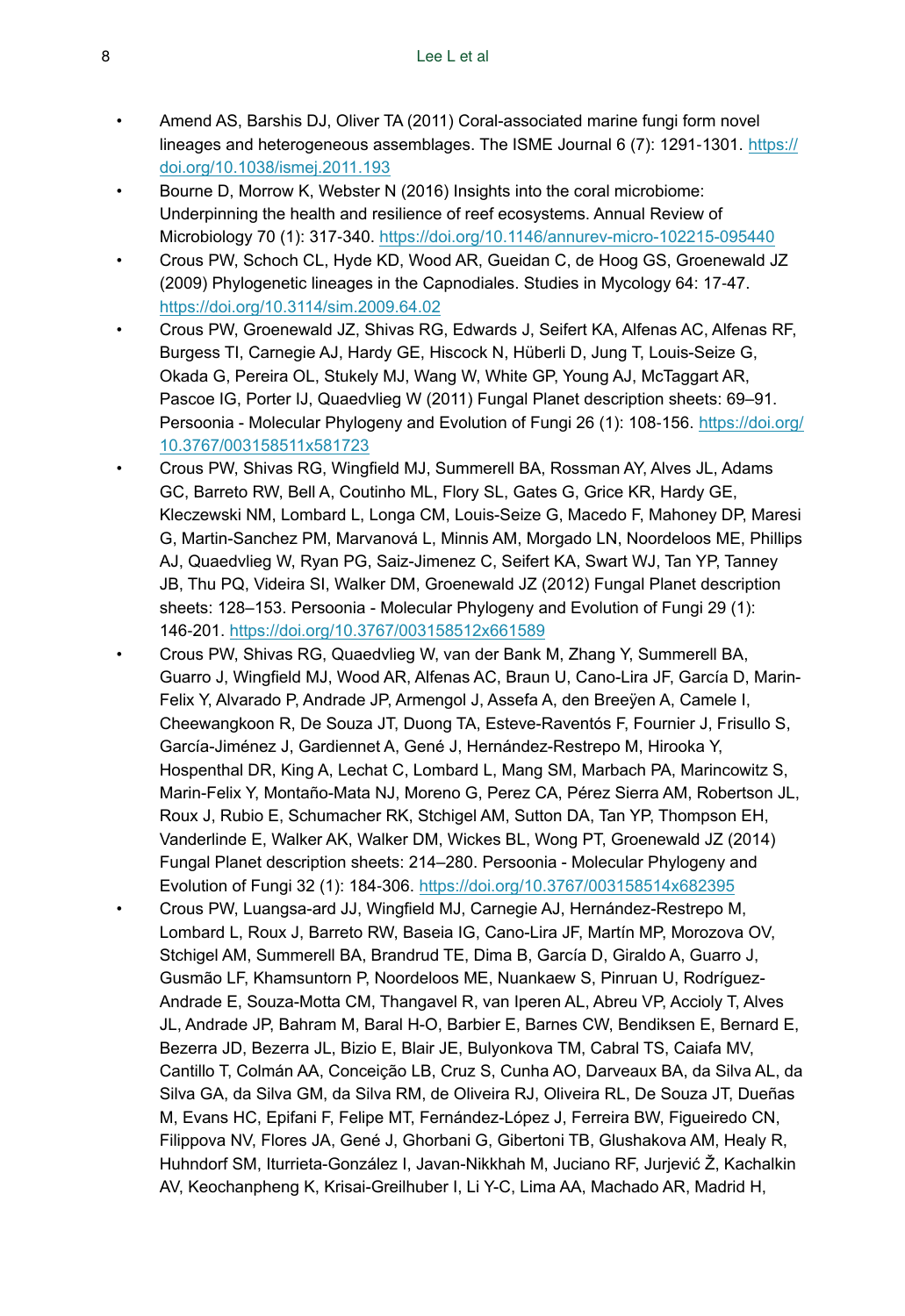<span id="page-8-1"></span>Magalhães OM, Marbach PA, Melanda GC, Miller AN, Mongkolsamrit S, Nascimento RP, Oliveira TG, Ordoñez ME, Orzes R, Palma MA, Pearce CJ, Pereira OL, Perrone G, Peterson SW, Pham TH, Piontelli E, Pordel A, Quijada L, Raja HA, Rosas de Paz E, Ryvarden L, Saitta A, Salcedo SS, Sandoval-Denis M, Santos TA, Seifert KA, Silva BD, Smith ME, Soares AM, Sommai S, Sousa JO, Suetrong S, Susca A, Tedersoo L, Telleria MT, Thanakitpipattana D, Valenzuela-Lopez N, Visagie CM, Zapata M, Groenewald JZ (2018) Fungal Planet description sheets: 785– 867. Persoonia - Molecular Phylogeny and Evolution of Fungi 41 (1): 238‑417. <https://doi.org/10.3767/persoonia.2018.41.12> • Crous PW, Wingfield MJ, Chooi Y-H, Gilchrist CL, Lacey E, Pitt JI, Roets F, Swart WJ, Cano-Lira JF, Valenzuela-Lopez N, Hubka V, Shivas RG, Stchigel AM, Holdom DG, Jurjević Ž, Kachalkin AV, Lebel T, Lock C, Martín MP, Tan YP, Tomashevskaya MA, Vitelli JS, Baseia IG, Bhatt VK, Brandrud TE, De Souza JT, Dima B, Lacey HJ, Lombard L, Johnston PR, Morte A, Papp V, Rodríguez A, Rodríguez-Andrade E, Semwal KC, Tegart L, Abad ZG, Akulov A, Alvarado P, Alves A, Andrade JP, Arenas F, Asenjo C, Ballarà J, Barrett MD, Berná LM, Berraf-Tebbal A, Bianchinotti MV, Bransgrove K, Burgess TI, Carmo FS, Chávez R, Čmoková A, Dearnaley JD, Santiago ALdA, Freitas-Neto JF, Denman S, Douglas B, Dovana F, Eichmeier A, Esteve-Raventós F, Farid A, Fedosova AG, Ferisin G, Ferreira RJ, Ferrer A, Figueiredo CN, Figueiredo YF, Reinoso-Fuentealba CG, Garrido-Benavent I, Cañete-Gibas CF, Gil-Durán C, Glushakova AM, Gonçalves MF, González M, Gorczak M, Gorton C, Guard FE, Guarnizo AL, Guarro J, Gutiérrez M, Hamal P, Hien LT, Hocking AD, Houbraken J, Hunter GC, Inácio CA, Jourdan M, Kapitonov VI, Kelly L, Khanh TN, Kisło K, Kiss L, Kiyashko A, Kolařík M, Kruse J, Kubátová A, Kučera V, Kučerová I, Kušan I, Lee HB, Levicán G, Lewis A, Liem NV, Liimatainen K, Lim HJ, Lyons MN, Maciá-Vicente JG, Magaña-Dueñas V, Mahiques R, Malysheva EF, Marbach PA, Marinho P, Matočec N, McTaggart AR, Mešić A, Morin L, Muñoz-Mohedano JM, Navarro-Ródenas A, Nicolli CP, Oliveira RL, Otsing E, Ovrebo CL, Pankratov TA, Paños A, Paz-Conde A, Pérez-Sierra A, Phosri C, Pintos Á, Pošta A, Prencipe S, Rubio E, Saitta A, Sales LS, Sanhueza L, Shuttleworth LA, Smith J, Smith ME, Spadaro D, Spetik M, Sochor M, Sochorová Z, Sousa JO, Suwannasai N, Tedersoo L, Thanh HM, Thao LD, Tkalčec Z, Vaghefi N, Venzhik AS, Verbeken A, Vizzini A, Voyron S, Wainhouse M, Whalley AJ, Wrzosek M, Zapata M, Zeil-Rolfe I, Groenewald JZ (2020) Fungal Planet description sheets: 1042–1111. Persoonia Molecular Phylogeny and Evolution of Fungi 44 (1): 301-459. [https://doi.org/10.3767/](https://doi.org/10.3767/persoonia.2020.44.11) [persoonia.2020.44.11](https://doi.org/10.3767/persoonia.2020.44.11)

- <span id="page-8-3"></span>• Darriba D, Posada D, Kozlov AM, Stamatakis A, Morel B, Flouri T (2019) ModelTest-NG: A new and scalable tool for the selection of DNA and protein evolutionary models. Molecular Biology and Evolution 37 (1): 291-294. [https://doi.org/10.1093/molbev/](https://doi.org/10.1093/molbev/msz189) [msz189](https://doi.org/10.1093/molbev/msz189)
- <span id="page-8-0"></span>• Frank J, Crous PW, Groenewald JZ, Oertel B, Hyde KD, Phengsintham P, Schroers H-J (2010) *Microcyclospora* and *Microcyclosporella*: novel genera accommodating epiphytic fungi causing sooty blotch on apple. Persoonia - Molecular Phylogeny and Evolution of Fungi 24 (1): 93‑105. <https://doi.org/10.3767/003158510x510560>
- <span id="page-8-2"></span>• Hall TA (1999) BioEdit : a user-friendly biological sequence alignment editor and analysis program for Windows 95/98/NT. Nucleic Acids Symposium Series 41: 95‑98. URL:<https://ci.nii.ac.jp/naid/10030689140/en/>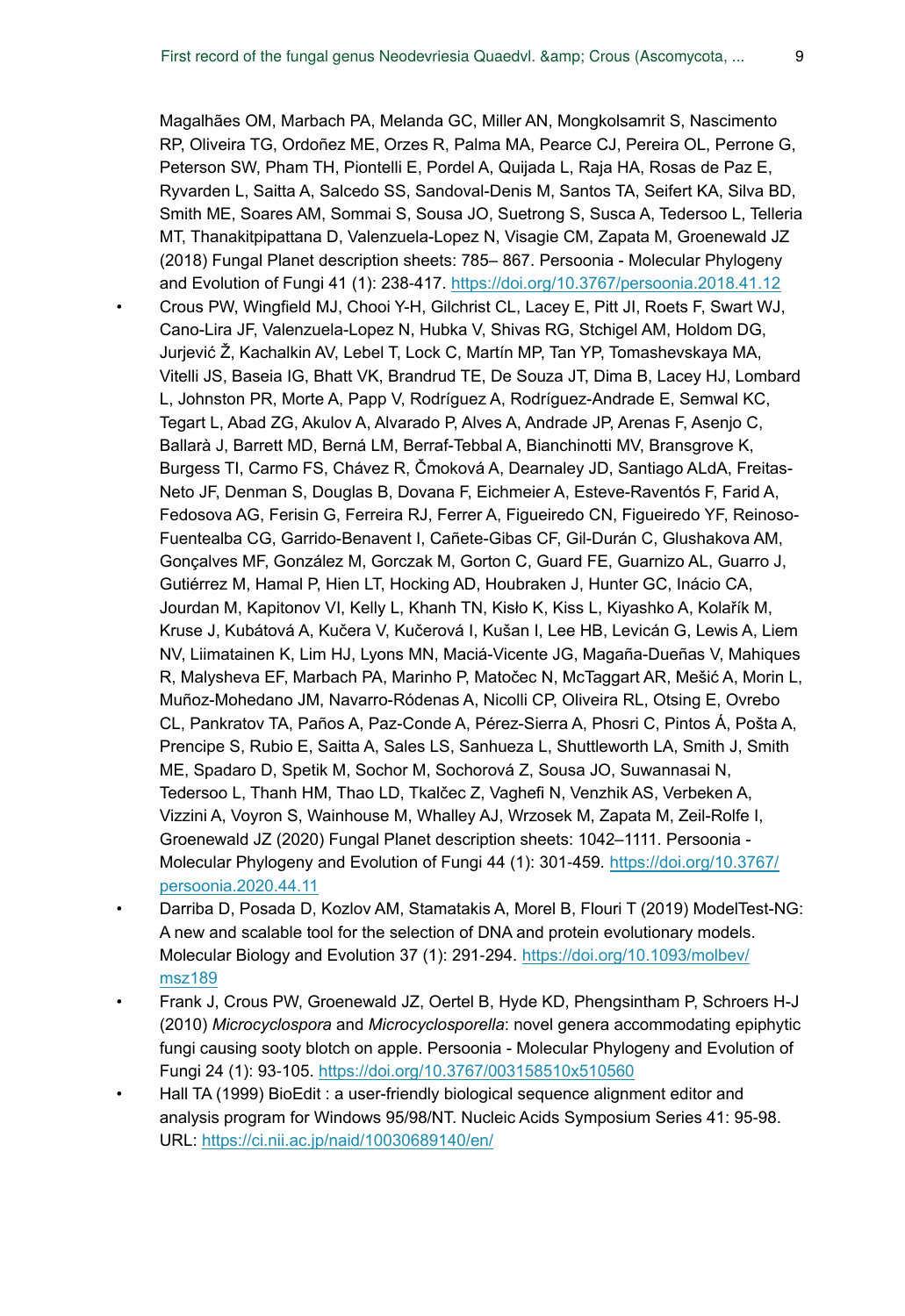- <span id="page-9-7"></span>• Katoh K, Rozewicki J, Yamada KD (2017) MAFFT online service: multiple sequence alignment, interactive sequence choice and visualization. Briefings in Bioinformatics 20 (4): 1160‑1166. <https://doi.org/10.1093/bib/bbx108>
- <span id="page-9-1"></span>• Kelley R, Pears R (2016) Coral Finder, 3.0, Indo-Pacific. BYOGUIDES.
- <span id="page-9-13"></span>• Kimes N, Van Nostrand J, Weil E, Zhou J, Morris P (2010) Microbial functional structure of *Montastraea faveolata*, an important Caribbean reef-building coral, differs between healthy and yellow-band diseased colonies. Environmental Microbiology 12 (2): 541‑556. <https://doi.org/10.1111/j.1462-2920.2009.02113.x>
- <span id="page-9-9"></span>• Kozlov AM, Darriba D, Flouri T, Morel B, Stamatakis A (2019) RAxML-NG: a fast, scalable and user-friendly tool for maximum likelihood phylogenetic inference. Bioinformatics 35 (21): 4453‑4455. <https://doi.org/10.1093/bioinformatics/btz305>
- <span id="page-9-8"></span>• Kumar S, Stecher G, Li M, Knyaz C, Tamura K (2018) MEGA X: Molecular Evolutionary Genetics Analysis across computing platforms. Molecular Biology and Evolution 35 (6): 1547‑1549.<https://doi.org/10.1093/molbev/msy096>
- <span id="page-9-5"></span>• Kwiatkowski N, Babiker W, Merz W, Carroll K, Zhang S (2012) Evaluation of nucleic acid sequencing of the D1/D2 region of the large subunit of the 28S rDNA and the internal transcribed spacer region using SmartGene IDNS Software for identification of filamentous fungi in a clinical laboratory. The Journal of Molecular Diagnostics 14 (4): 393‑401. <https://doi.org/10.1016/j.jmoldx.2012.02.004>
- <span id="page-9-6"></span>• Larkin MA, Blackshields G, Brown NP, Chenna R, McGettigan PA, McWilliam H, Valentin F, Wallace IM, Wilm A, Lopez R, Thompson JD, Gibson TJ, Higgins DG (2007) Clustal W and Clustal X version 2.0. Bioinformatics 23 (21): 2947‑2948. [https://doi.org/](https://doi.org/10.1093/bioinformatics/btm404) [10.1093/bioinformatics/btm404](https://doi.org/10.1093/bioinformatics/btm404)
- <span id="page-9-14"></span>Lee SS, Alias SA, Jones EGB, Zainuddin N, Chan HT (2012) Checklist of fungi of Malaysia. Forest Research Institute Malaysia, Selangor, 556 pp. [ISBN 9789675221828]
- <span id="page-9-2"></span>• Li J, Zhong M, Lei X, Xiao S, Li Z (2014) Diversity and antibacterial activities of culturable fungi associated with coral *Porites pukoensis*. World Journal of Microbiology and Biotechnology 30 (10): 2551‑2558. <https://doi.org/10.1007/s11274-014-1701-5>
- <span id="page-9-11"></span>• Miller M, Pfeiffer W, Schwartz T (2010) Creating the CIPRES Science Gateway for inference of large phylogenetic trees. Proceedings of the Gateway Computing Environments Workshop (GCE), New Orleans, 14 November 2010. 8 pp. [https://doi.org/](https://doi.org/10.1109/GCE.2010.5676129) [10.1109/GCE.2010.5676129](https://doi.org/10.1109/GCE.2010.5676129)
- <span id="page-9-4"></span>• O'Donnell K (1993) Fusarium and its near relatives. In: Reynolds DR, Taylor JW (Eds) The fungal holomorph: Mitotic, meiotic and pleomorphic speciation in fungal systematics. CAB International, Wallingford, UK, 225–233 pp.
- <span id="page-9-0"></span>• Quaedvlieg W, Binder M, Groenewald JZ, Summerell BA, Carnegie AJ, Burgess TI, Crous PW (2014) Introducing the Consolidated Species Concept to resolve species in the Teratosphaeriaceae. Persoonia - Molecular Phylogeny and Evolution of Fungi 33 (1): 1‑40. <https://doi.org/10.3767/003158514x681981>
- <span id="page-9-12"></span>• Rädecker N, Pogoreutz C, Voolstra C, Wiedenmann J, Wild C (2015) Nitrogen cycling in corals: the key to understanding holobiont functioning? Trends in Microbiology 23 (8): 490‑497. <https://doi.org/10.1016/j.tim.2015.03.008>
- <span id="page-9-3"></span>• Riddell R (1950) Permanent stained mycological preparations obtained by slide culture. Mycologia 42 (2).<https://doi.org/10.2307/3755439>
- <span id="page-9-10"></span>• Ronquist F, Teslenko M, van der Mark P, Ayres D, Darling A, Höhna S, Larget B, Liu L, Suchard M, Huelsenbeck J (2012) MrBayes 3.2: Efficient Bayesian phylogenetic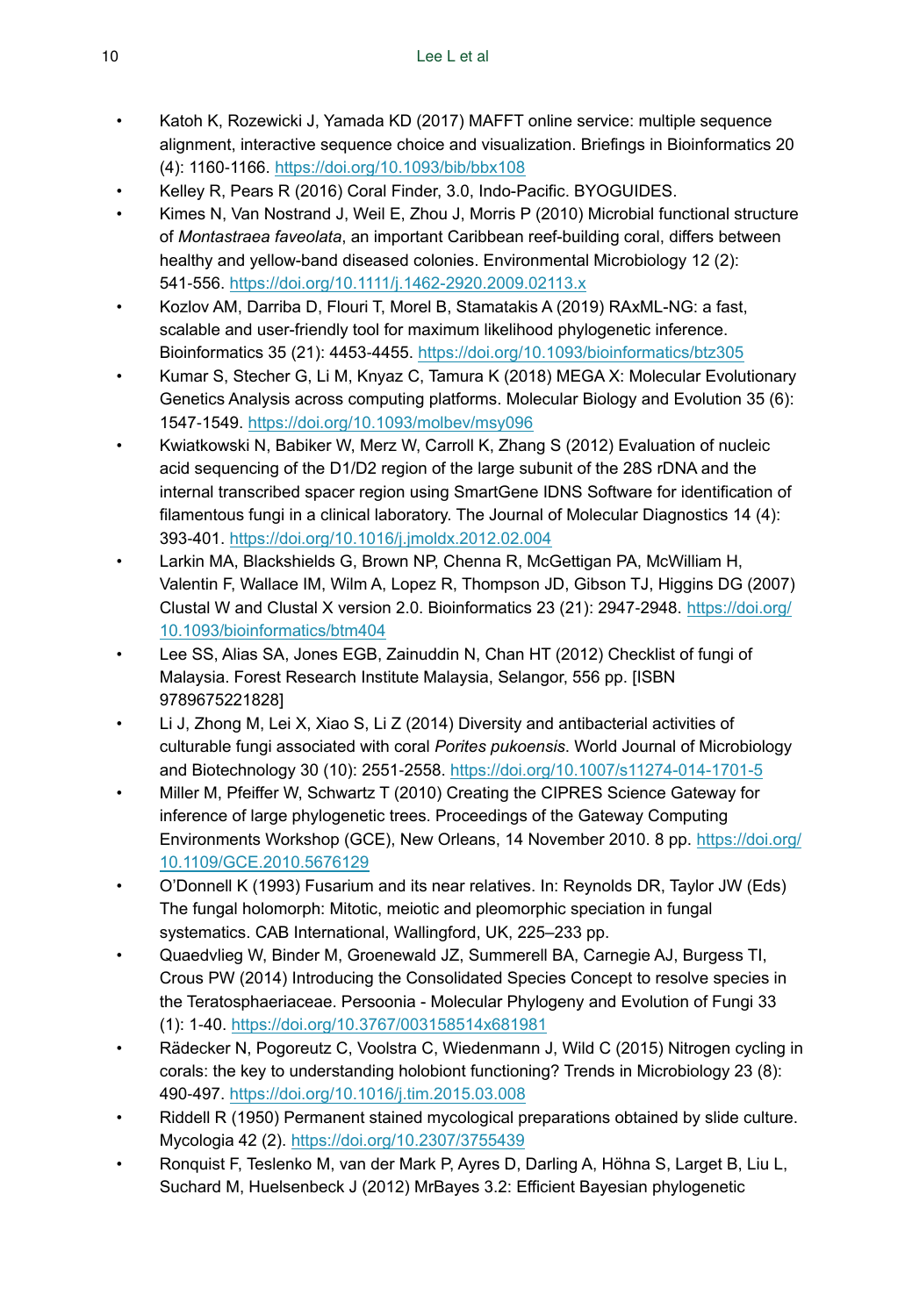inference and model choice across a large model space. Systematic Biology 61 (3): 539‑542. <https://doi.org/10.1093/sysbio/sys029>

- <span id="page-10-0"></span>• Ruibal C, Platas G, Bills G (2005) Isolation and characterization of melanized fungi from limestone formations in Mallorca. Mycological Progress 4 (1): 23‑38. [https://doi.org/](https://doi.org/10.1007/s11557-006-0107-7) [10.1007/s11557-006-0107-7](https://doi.org/10.1007/s11557-006-0107-7)
- <span id="page-10-4"></span>• Thompson J, Higgins D, Gibson T (1994) CLUSTAL W: improving the sensitivity of progressive multiple sequence alignment through sequence weighting, position-specific gap penalties and weight matrix choice. Nucleic Acids Research 22 (22): 4673-4680. <https://doi.org/10.1093/nar/22.22.4673>
- <span id="page-10-6"></span>• Vaidya G, Lohman D, Meier R (2011) SequenceMatrix: concatenation software for the fast assembly of multi-gene datasets with character set and codon information. Cladistics 27 (2): 171‑180. <https://doi.org/10.1111/j.1096-0031.2010.00329.x>
- <span id="page-10-2"></span>• Veron JE, Stafford-Smith M (2000) Corals of the World. Vol. 1-3. Australian Institute of Marine Science, 1382 pp. [ISBN 978-0642322364]
- <span id="page-10-1"></span>• Wang M, Shenoy BD, Li W, Cai L (2018) Molecular phylogeny of *Neodevriesia*, with two new species and several new combinations. Mycologia 109 (6): 965‑974. [https://doi.org/](https://doi.org/10.1080/00275514.2017.1415075) [10.1080/00275514.2017.1415075](https://doi.org/10.1080/00275514.2017.1415075)
- <span id="page-10-7"></span>• Wegley L, Edwards R, Rodriguez-Brito B, Liu H, Rohwer F (2007) Metagenomic analysis of the microbial community associated with the coral *Porites astreoides*. Environmental Microbiology 9 (11): 2707-2719. [https://doi.org/10.1111/j.](https://doi.org/10.1111/j.1462-2920.2007.01383.x) [1462-2920.2007.01383.x](https://doi.org/10.1111/j.1462-2920.2007.01383.x)
- <span id="page-10-3"></span>• White TJ, Bruns T, Lee S, Taylor JW (1990) Amplification and direct sequencing of fungal ribosomal RNA genes for phylogenetics. In: Innis MA (Ed.) PCR protocols: a guide to methods and applications. Academic Press Inc, 7 pp. [https://doi.org/10.1016/](https://doi.org/10.1016/B978-0-12-372180-8.50042-1) [B978-0-12-372180-8.50042-1](https://doi.org/10.1016/B978-0-12-372180-8.50042-1)
- <span id="page-10-8"></span>• Zhang Y, Ling J, Yang Q, Wen C, Yan Q, Sun H, Van Nostrand J, Shi Z, Zhou J, Dong J (2015) The functional gene composition and metabolic potential of coral-associated microbial communities. Scientific Reports 5 (1). <https://doi.org/10.1038/srep16191>
- <span id="page-10-9"></span>• Zhang Y, Yang Q, Zhang Y, Ahmad M, Ling J, Dong J, Wang Y (2021) The diversity and metabolic potential of the microbial functional gene associated with *Porites pukoensis*. Ecotoxicology 30 (5): 986‑995. <https://doi.org/10.1007/s10646-021-02419-0>

# **Supplementary materials**

#### <span id="page-10-5"></span>**Suppl. material 1: Accession list of the sequences used in this study**

**Authors:** Li Chuen Lee **Data type:** GenBank accession numbers (.docx) **Brief description:** Accession numbers include details such as host, locality, isolation numbers of the sequences used for this study. [Download file](https://arpha.pensoft.net/getfile.php?filename=oo_640076.docx) (28.54 kb)